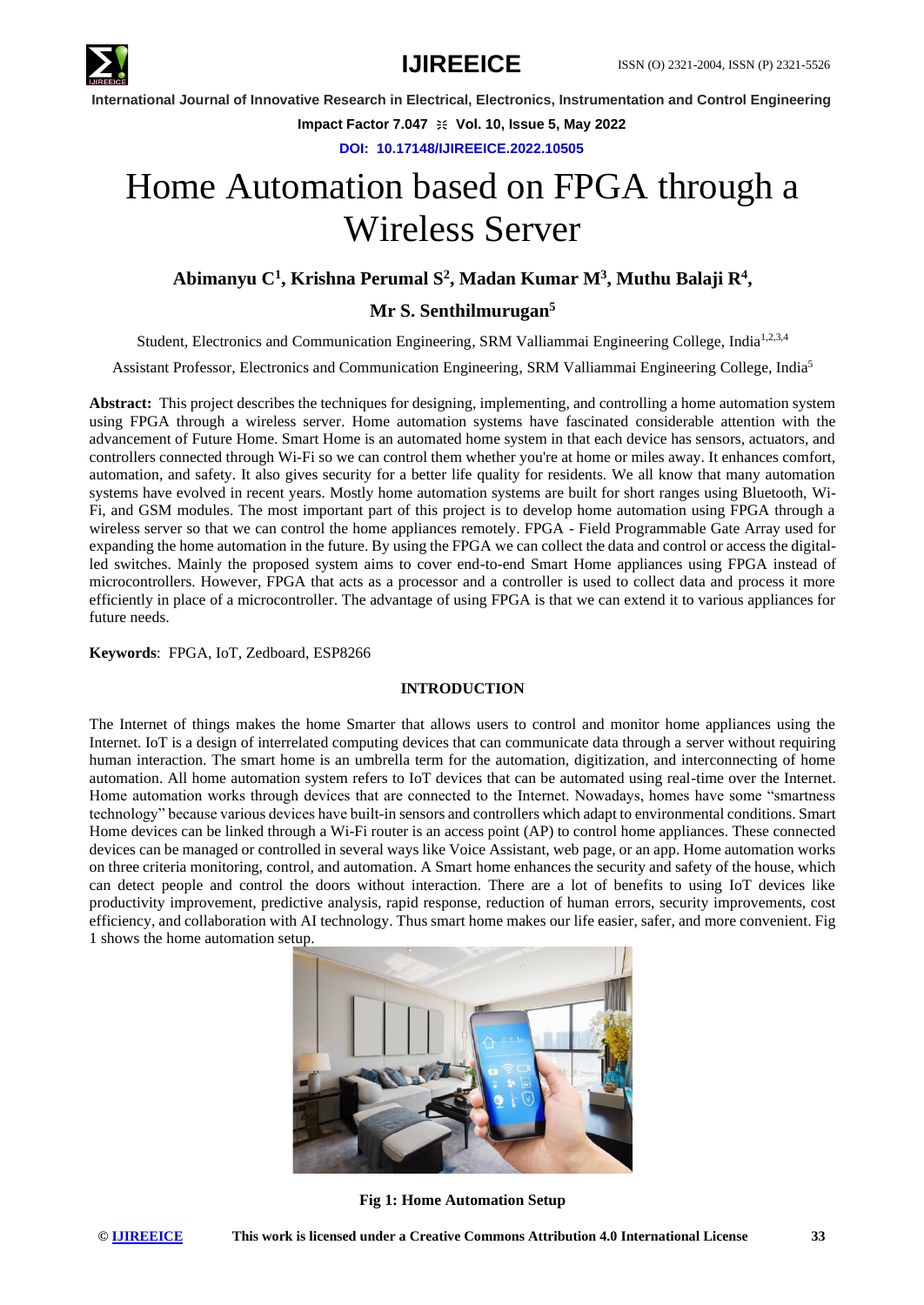

**Impact Factor 7.047**  $\cong$  **Vol. 10, Issue 5, May 2022** 

**DOI: 10.17148/IJIREEICE.2022.10505**

#### **METHODOLOGY**

In designing a home automation system, one or more suitable platforms are used for building a reliable and flexible system that can be easily operated and adapted for a new household appliance. Therefore, for this project, some specific choices were made on the type of platform, hardware components, and mode of operation of the home automation system. We designed the system based on FPGA, Wi-Fi, and relay modules. FPGA can be controlled and automated by various devices by using one board. The system consists of two primary components FPGA and the Wi-Fi module. The Wi-Fi connects the FPGA with the J-channel. By connecting with Wi-Fi, we can automate the appliances at home. The Wi-Fi router acts as the access point (AP) and is identified by its SSID (Service Set Identifier). By Interfacing the FPGA and Wi-Fi module, we can connect to the Wi-Fi server using the IP address. After connecting with the Wi-Fi, we can control the led switches. By interfacing the relay module to the led, we can operate the relay to turn on and off.

### **HARDWARE REQUIREMENT**

**FPGA(Zedboard):** Zedboard was developed for the wireless control of home appliances, such as lights, sensors, door locks, thermostats, and similar. Through the use of Zedboard, a house or home becomes smart. The main objective of a smart home is to make your life simpler, easier, and, more pleasant and to increase your security and comfort. And this is where Z-board comes in. The ZedBoard is a low-cost development board for the Zynq-7000 all programmable SoC (APSoC). Zynq-7000 APSoCs have a tightly coupled ARM processing system and 7-Series programmable logic to create unique and powerful designs. It has three types of memory. They are 512Mb of DDR3 RAM, 256Mb of Quad-SPI FLASH memory, and 4GB of SD card. It has a USB-JTAG programming port, USB OTG, and a USB-UART port. It has a processing system and programmable logic Input/Output expansion (FMC, Pmod, XADC) for easy user access. It contains I²S audio CODEC. It meets all the requisites for creating the ideal smart home and smart living: reliable and secure communication, simple installation, low power consumption, remote or local control, several available devices, interoperability, and affordability

**Wi-Fi Module:** ESP8266 is a Wi-Fi-enabled system-on-chip (SoC) module developed by the Espressif system. It is used for the development of IoT applications. It can provide internet connectivity to all IoT applications. It has the capability to be used as Station as well as Access Point or both combined. It supports serial communication and is compatible with many development platforms like Arduino. It employs a 32-bit RISC CPU at 80 MHz. It comprises 64 KB boot ROM with 64 KB instruction RAM and 96 KB data RAM. It utilizes flash memory and can facilitate all IoT developments.

**Relay Module:** In a 5V 4-channel relay interface board, each channel needs a 15-20mA driver current. The board has Some input pins like Vcc is a system power source, jD\_VCC is the relay power source, GND is the Ground pin, and IN1- IN4 relay control port and the maximum output of the relay is DC 30V/10A, AC 250V/10A. The relay terminal (COM, NO, and NC) comes with a LED to indicate the status of the relay.

#### **PROPOSED SYSTEM**

A practical approach to design, fabrication, and validation of an IoT-based portable automation system called IoT Home for Smart Homes. The main contribution of the system is to automate home appliances like doors and electrical appliances from anywhere using the cloud server. It enables IoT automation and automation of Smart Home by using FPGA and a Cloud-based Server. Bluetooth technology is useful when transferring information between two or more devices near each other when data transmitting speed is not an issue, such as telephones, printers, modems, and headsets. It is best suited to low-bandwidth applications like transferring sound data with telephones or byte data with hand-held computers (transferring files) or keyboards. Wi-Fi is better suited for operating full-scale networks because it enables a faster connection, better range from the base station, and better wireless than Bluetooth Mainly, the proposed system aims to cover end-to-end smart home automation that can be accessed from anywhere globally, and also the advantage is FPGA process instruction in parallel processing. It increases safety and security and enhances life quality and convenience. The block diagram of the proposed system is shown in fig 2. The circuit diagram of the proposed system is shown in fig 3.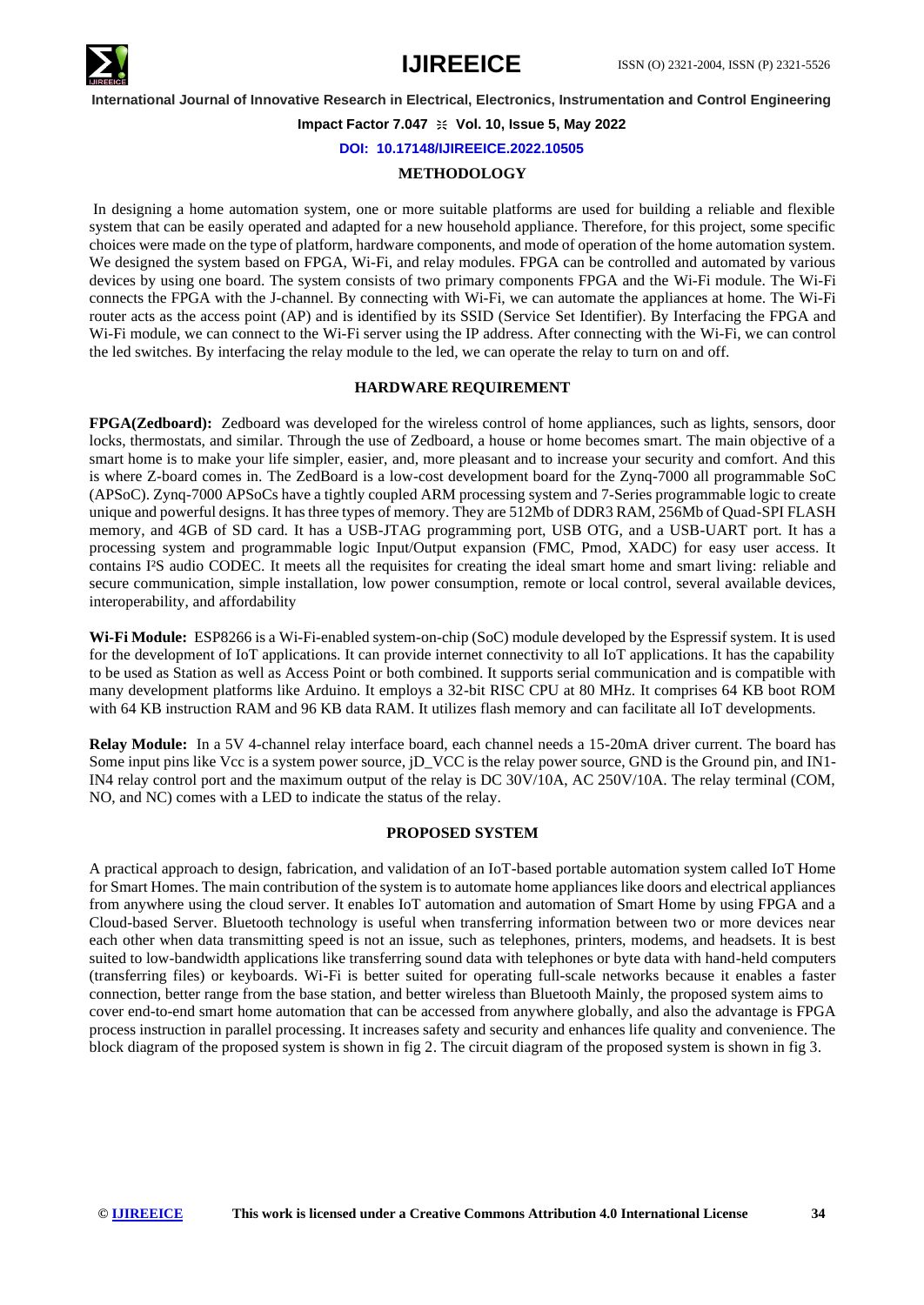

# **Impact Factor 7.047**  $\cong$  **Vol. 10, Issue 5, May 2022**

**DOI: 10.17148/IJIREEICE.2022.10505**



**Fig.2: Block Diagram of Proposed System**





# **WORKING**

# **Software Implementation:**

This software implementation constructs the circuit to interface the Wi-Fi module and Zedboard. Connection of DDR pins into ZYNQ 7000 Processor and connection for fixed I/O pins into LEDs 8bits and switch 8bits outputs. Simulating the circuit to generate an approximate gain for system running time for the calculated gain.

The value is

```
• run: Time (s): CPU = 00:00:06; elapsed = 00:01:58, Memory (MB): peak = 2862.719;
gain = 0.000.
```
•  $x\text{-sim: Time(s): CPU} = 00:00:18$ ; elapsed=00:02:17, Memory (MB): peak = 2862.719;  $gain = 8.645.$ 

launch simulation: Time (s):  $CPU = 00:00:34$ ; elapsed =  $00:04:21$ . Memory (MB):  $peak = 2862.719$ ;  $gain = 27.012$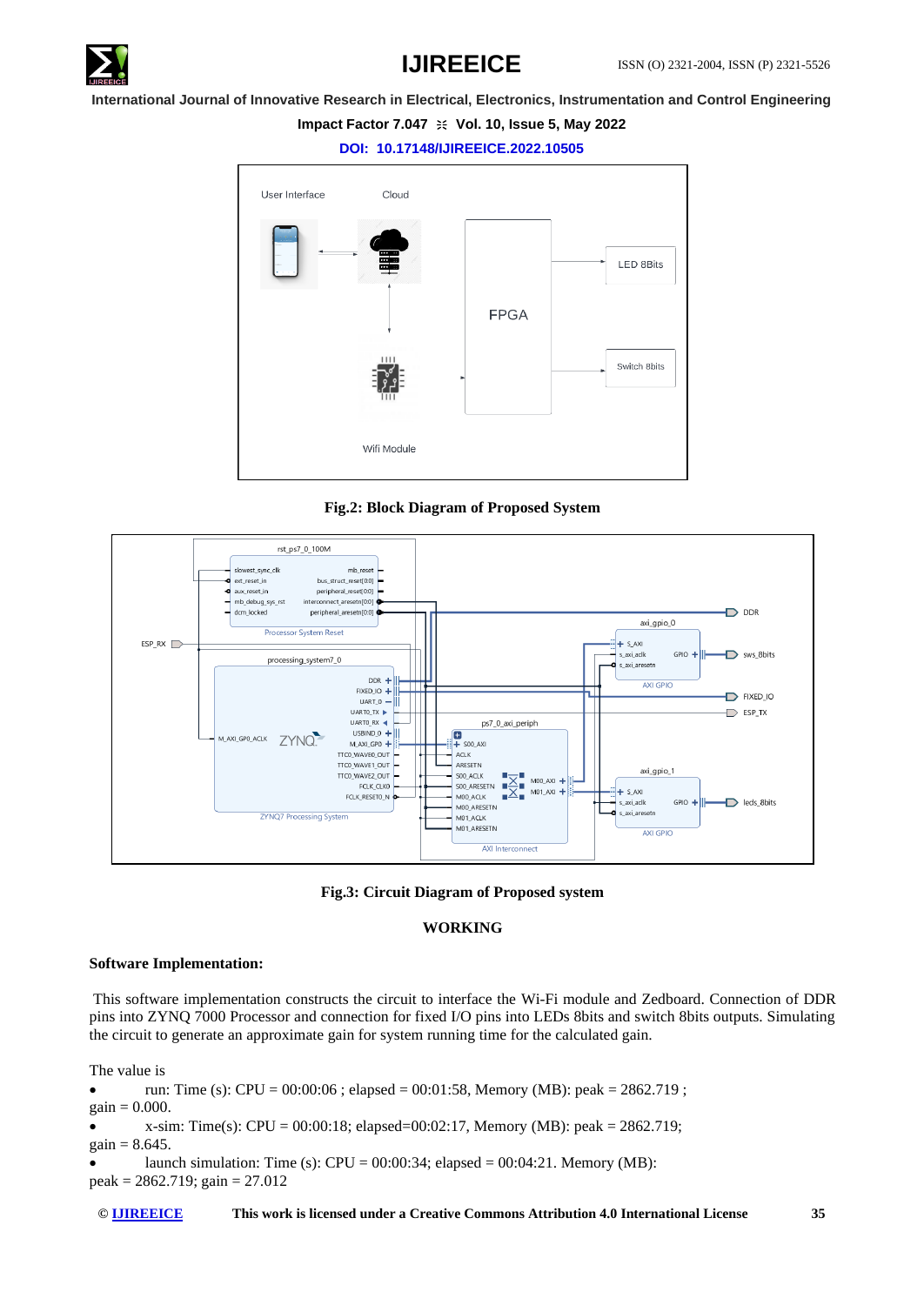

# **Impact Factor 7.047**  $\cong$  **Vol. 10, Issue 5, May 2022**

# **DOI: 10.17148/IJIREEICE.2022.10505**

Clock pulse of FPGA is edges are rise -rise, worst negation slack =  $3.773$  ns, total negative slack =0, total endpoints  $= 1814$  ns.



**Fig 4. Simulation Circuit Diagram**



**Fig 5. Device Interior Connection**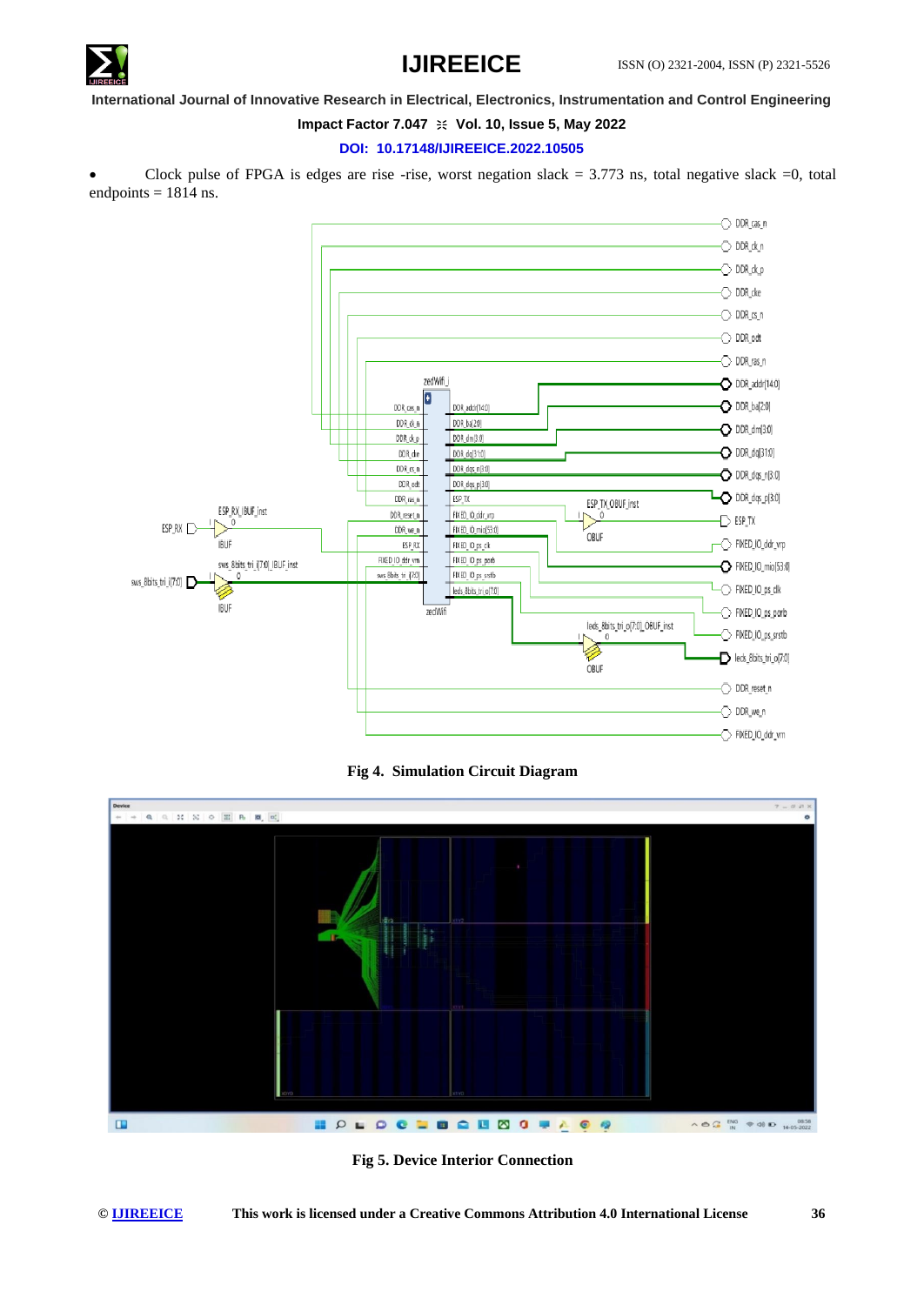

### **Impact Factor 7.047**  $\cong$  **Vol. 10, Issue 5, May 2022**

### **DOI: 10.17148/IJIREEICE.2022.10505**

# TOTAL POWER OF THE CIRCUIT CONSUMING:



## **Fig 6. Total Power Summary**

| <b>Tcl Console</b><br>Messages<br>Log | Reports              | <b>Design Runs</b> | Methodology | Noise       | Timing<br>Power |  |
|---------------------------------------|----------------------|--------------------|-------------|-------------|-----------------|--|
| ≚<br>$\alpha$<br>C<br>≐               | <b>Power Supply</b>  |                    |             |             |                 |  |
| Settings                              | <b>Supply Source</b> | Voltage (V)        | Total (A)   | Dynamic (A) | Static (A)      |  |
| Summary (1.683 W, Margin: N/A)        | Vccint               | 1.000              | 0.022       | 0.007       | 0.015           |  |
| Power Supply                          | Vccaux               | 1.800              | 0.015       | 0.000       | 0.015           |  |
| <b>Utilization Details</b><br>$\geq$  | Vcco33               | 3.300              | 0.002       | 0.001       | 0.001           |  |
|                                       | Vcco <sub>25</sub>   | 2.500              | 0.000       | 0.000       | 0.000           |  |
|                                       | Vcco18               | 1.800              | 0.000       | 0.000       | 0.000           |  |
|                                       | Vcco15               | 1.500              | 0.000       | 0.000       | 0.000           |  |
|                                       | V <sub>CCO</sub> 135 | 1.350              | 0.000       | 0.000       | 0.000           |  |
|                                       | Vcco12               | 1.200              | 0.000       | 0.000       | 0.000           |  |
|                                       | Vccaux_io            | 1.800              | 0.000       | 0.000       | 0.000           |  |
|                                       | Vccbram              | 1.000              | 0.001       |             | 0.001           |  |
|                                       | <b>MGTAVcc</b>       | 1.000              | 0.000       | 0.000       | 0.000           |  |
|                                       | <b>MGTAVtt</b>       | 1.200              | 0.000       | 0.000       | 0.000           |  |
|                                       | MGTVccaux            | 1.800              | 0.000       | 0.000       | 0.000           |  |
|                                       | Vccpint              | 1.000              | 0.748       | 0.718       | 0.030           |  |
|                                       | Vccpaux              | 1.800              | 0.061       | 0.051       | 0.010           |  |
|                                       | VccpII               | 1.800              | 0.017       | 0.014       | 0.003           |  |
|                                       | Vcco_ddr             | 1.500              | 0.459       | 0.457       | 0.002           |  |
|                                       | Vcco_mio0            | 3.300              | 0.003       | 0.002       | 0.001           |  |
|                                       | Vcco_mio1            | 1.800              | 0.003       | 0.002       | 0.001           |  |
|                                       | Vccadc               | 1.800              | 0.020       | 0.000       | 0.020           |  |

# **Fig 7. Table Of Power Supply For All Pins**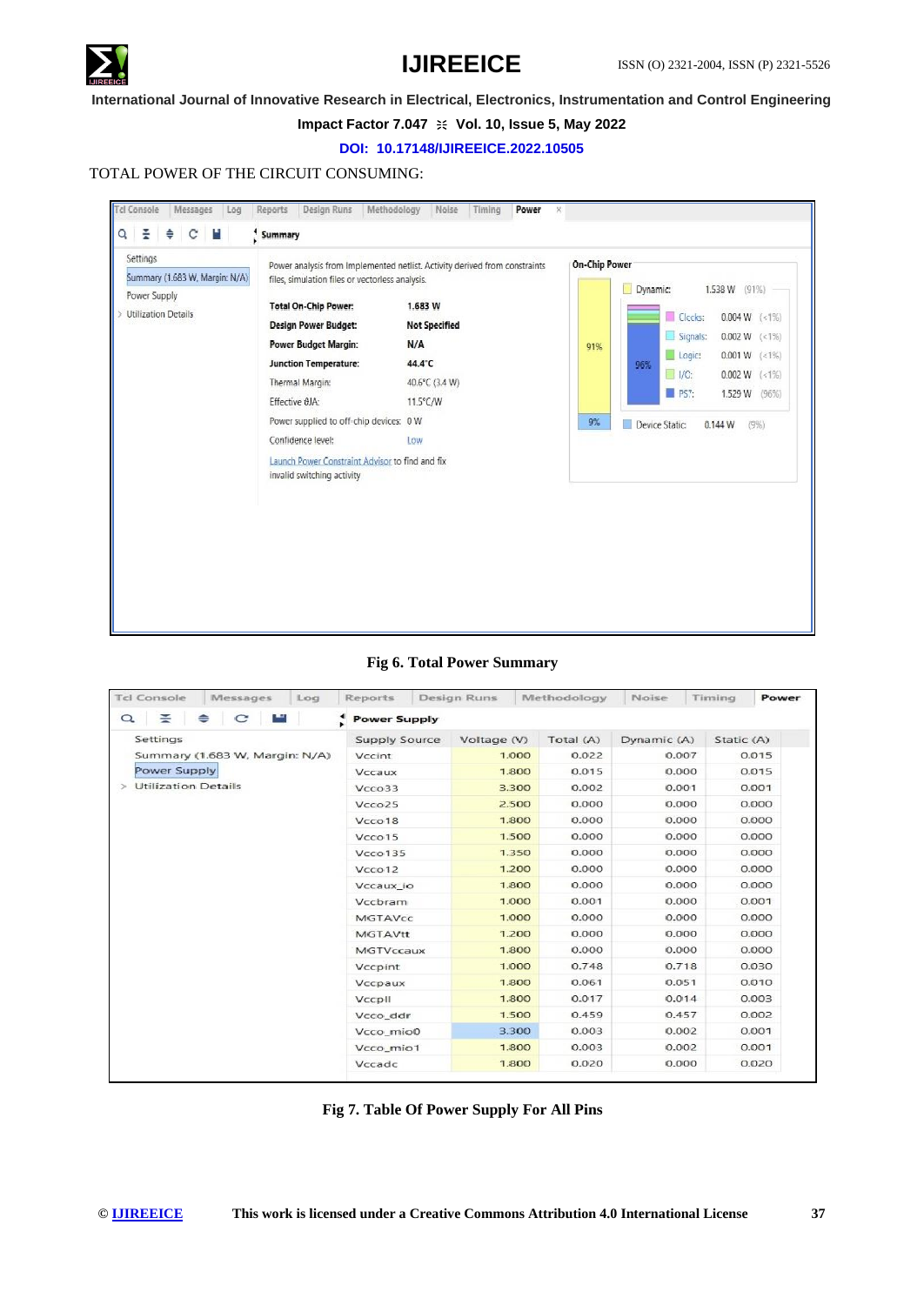

# **Impact Factor 7.047**  $\cong$  **Vol. 10, Issue 5, May 2022**

**DOI: 10.17148/IJIREEICE.2022.10505**

| Summary                                   |                          |                                        |          |      |           |                  |                  |                  |       |  |  |  |
|-------------------------------------------|--------------------------|----------------------------------------|----------|------|-----------|------------------|------------------|------------------|-------|--|--|--|
|                                           |                          | 줖<br>٠<br>Q<br><b>I/O Bank Details</b> |          |      |           |                  |                  |                  |       |  |  |  |
| Messages (2)<br>I/O Bank Details<br>Links | Name                     | Port                                   | I/O Std  | Vcco | Slew      | Drive Strength ( | Off-Chip Termina | Remaining Margin | Notes |  |  |  |
|                                           | % I/O Bank 0 (0)         |                                        |          |      |           |                  |                  |                  |       |  |  |  |
|                                           | $\vee$ % I/O Bank 13 (1) |                                        | LVCMOS33 |      | 3.30 SLOW |                  | 12 FP_VTT_50     |                  |       |  |  |  |
|                                           | <b>AA11</b>              | ESP TX                                 | LVCMOS33 |      | 3.30 SLOW |                  | 12 FP VTT 50     | 99.40            |       |  |  |  |
|                                           | $\vee$ % I/O Bank 33 (8) |                                        | LVCMOS33 |      | 3.30 SLOW |                  | 12 FP_VTT_50     |                  |       |  |  |  |
|                                           | <b>A</b> T22             | leds 8bits tri_o[0]                    | LVCMOS33 |      | 3.30 SLOW |                  | 12 FP_VTT_50     | 51.27            |       |  |  |  |
|                                           | <b>&amp; T21</b>         | leds_8bits_tri_o[1]                    | LVCMOS33 |      | 3.30 SLOW |                  | 12 FP_VTT_50     | 77.68            |       |  |  |  |
|                                           | <b>A</b> U22             | leds_8bits_tri_o[2]                    | LVCMOS33 |      | 3.30 SLOW |                  | 12 FP_VTT_50     | 46.76            |       |  |  |  |
|                                           | <b>6 U21</b>             | leds_8bits_tri_o[3]                    | LVCMOS33 | 3.30 | SLOW      |                  | 12 FP_VTT_50     | 79.84            |       |  |  |  |
|                                           | <b>A</b> V22             | leds_8bits_tri_o[4]                    | LVCMOS33 | 3.30 | SLOW      |                  | 12 FP_VTT_50     | 64.82            |       |  |  |  |
|                                           | <b>A</b> W22             | leds_8bits_tri_o[5]                    | LVCMOS33 | 3.30 | SLOW      |                  | 12 FP_VTT_50     | 59.27            |       |  |  |  |
|                                           | <b>A</b> U19             | leds_8bits_tri_o[6]                    | LVCMOS33 | 3.30 | SLOW      |                  | 12 FP_VTT_50     | 95.97            |       |  |  |  |
|                                           | <b>A</b> U14             | leds_8bits_tri_o[7]                    | LVCMOS33 |      | 3.30 SLOW |                  | 12 FP_VTT_50     | 98.22            |       |  |  |  |
|                                           | % I/O Bank 34 (0)        |                                        |          |      |           |                  |                  |                  |       |  |  |  |
|                                           | 1/0 Bank 35 (0)          |                                        |          |      |           |                  |                  |                  |       |  |  |  |

# **Fig 8.Table Of Noise Rate For I/O Bank Details**

# **HARDWARE IMPLEMENTATION**

The project contains the setup of FPGA (Zedboard ZYNQ) and Wi-Fi module ESP8266. By interfacing the Wi-Fi module to the Zedboard using its J-channel that has GPIO pin, Transmitter, and receiver pins. Implementing the C++ program for connecting the Wi-Fi module to the Wi-Fi router. After Starting the HTTP server, we can use the IP address of the Wi-Fi router to send data from the device and execute it in the led 8bits. The proposed system model is pictured in Fig. 7 The 8bit LEDs are turned on according to the input data which has been given by the user. The Input data and output of the led 8 bits in the proposed system are pictured in Fig. 8 and Fig. 9. We can also collect the data on LED's switch position from Zedboard. The Switch position of the board and output of the switch position are pictured in Fig. 10 and Fig. 11.



**Fig 9. Model of proposed System**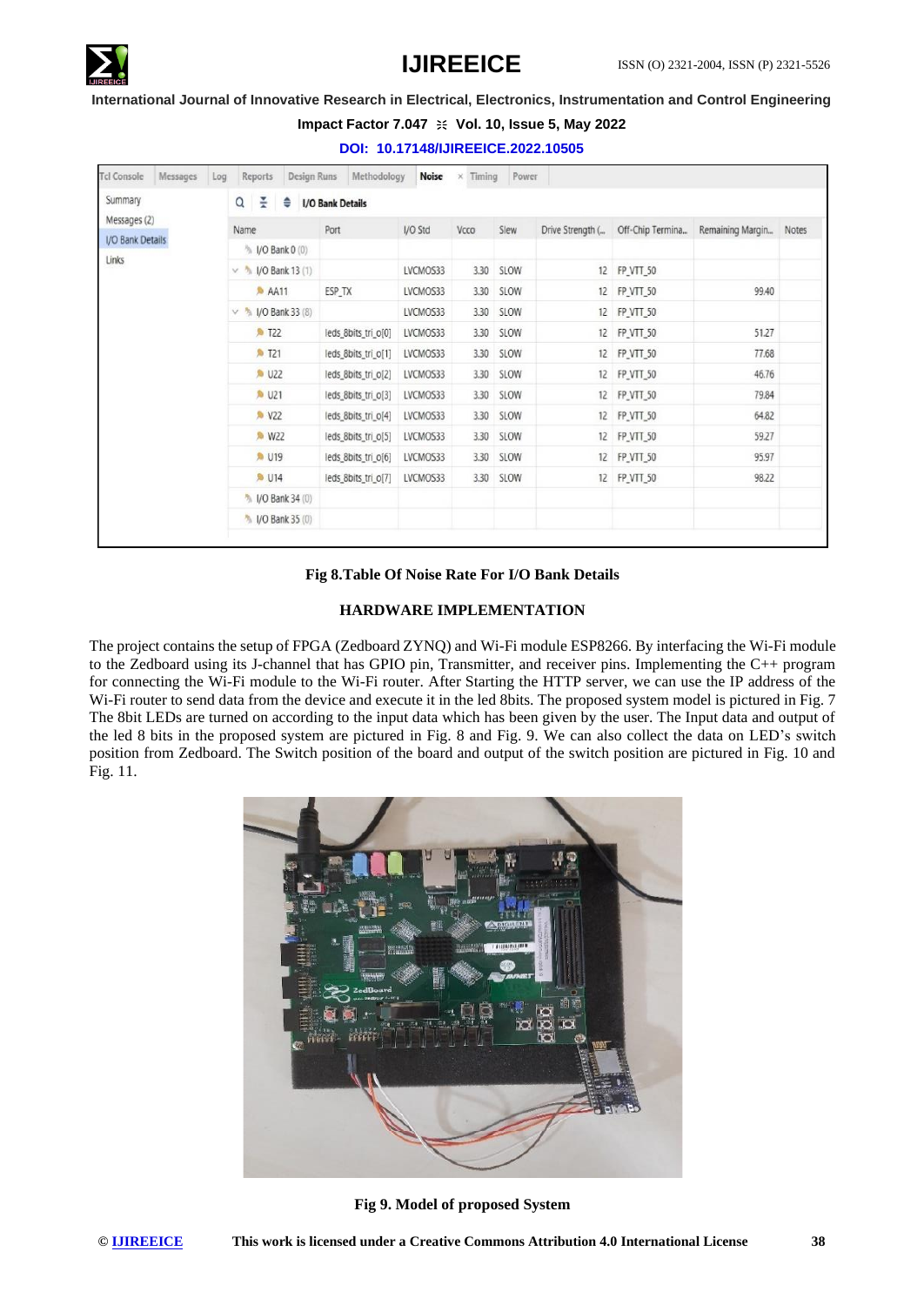

# **Impact Factor 7.047**  $\cong$  **Vol. 10, Issue 5, May 2022**

**DOI: 10.17148/IJIREEICE.2022.10505**







**Fig 10. Input data of LEDs Fig 11. The output of led 8bits**



**Fig 12. Switch Positions on Board Fig 13. The output of Switch Position**

# **CONCLUSION**

This Project has the potential to create a revolution in home automation systems. The FPGA had selected as, compared to microcontrollers, it provides many input/output ports and the parallel implementation of hardware results in faster algorithm execution. The user interface on the mobile phone communicates with the FPGA using the Wi-Fi interface. Our future work will concentrate on including various devices to expand home appliances. So that the proposed system of real-time automation can be made universal.

# **REFERENCES**

- [1] G. Prakash, K. Sathishkumar, B. Sakthibharathi, S. Saravanan and R. Vijaysai, "Achieveing reduced area by Multibit Flip flop design," 2013 International Conference on Computer Communication and Informatics, 2013, pp. 1-4, doi: 10.1109/ICCCI.2013.6466259.
- [2] Dongyoun Yi and T. Kim, "Allocation of multi-bit flip-flops in logic synthesis for power optimization," 2016 IEEE/ACM International Conference on Computer-Aided Design (ICCAD), 2016, pp. 1-6, doi: 10.1145/2966986.2966998.
- [3] C. Münch, R. Bishnoi and M. B. Tahoori, "Multi-bit non-volatile spintronic flip-flop," 2018 Design, Automation & Test in Europe Conference & Exhibition (DATE), 2018, pp. 1229-1234, doi: 10.23919/DATE.2018.8342203.